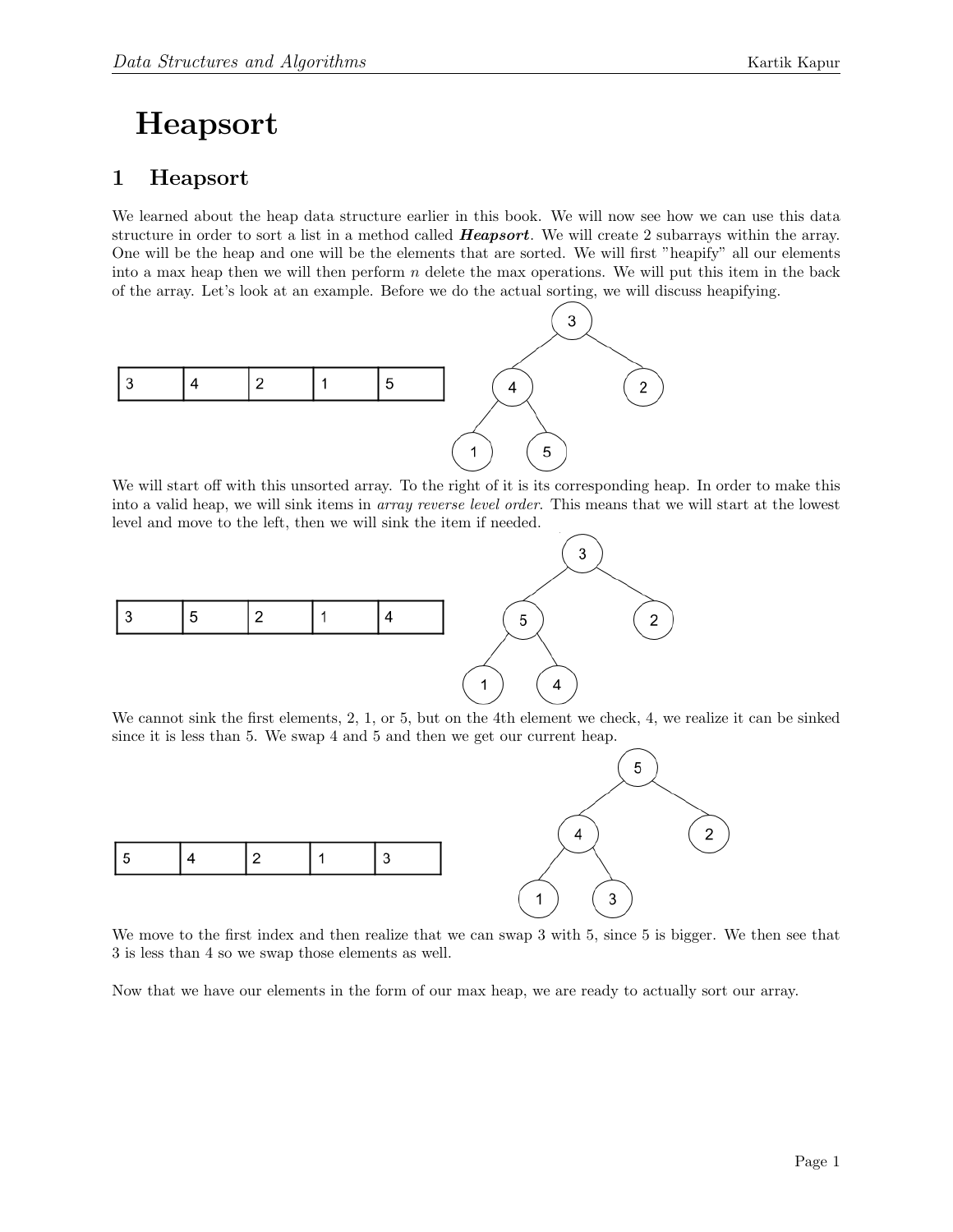

We will start off with the same heap that we did in the previous example.



Now we have deleted our max element, 5. This results in 4 getting swapped to the top. The total amount of elements in our heap array has decreased by 1. We put the old max element in the index of the array that once has the last element.



We do a similar process with the next max element, 4. Once again, the size of the array goes down by 1. We put the item 4 where the old last element was.



We now delete the max once more and move 3 to the 3rd index, which has now been freed up. Our heap is now only 2 elements.



We repeat this process and delete the max element, 2, adjust our heap and put 2 in the 2nd index. We only have one more element left in our heap, 1.



After we delete the max one more time, our heap is completely empty. At this point, our array is totally sorted and our work is complete.

The time complexity of heapsort is  $O(Nlog(N))$ . As we know, constructing a heap takes  $O(Nlog(N))$ time. We perform N delete the max operations, one for each element in the list. Each of these delete the max operations takes  $log(N)$  time. As a result, our running time is  $O(Nlog(N) + Nlog(N) = 2Nlog(N)$ , simplified this is  $O(Nlog(N))$ .